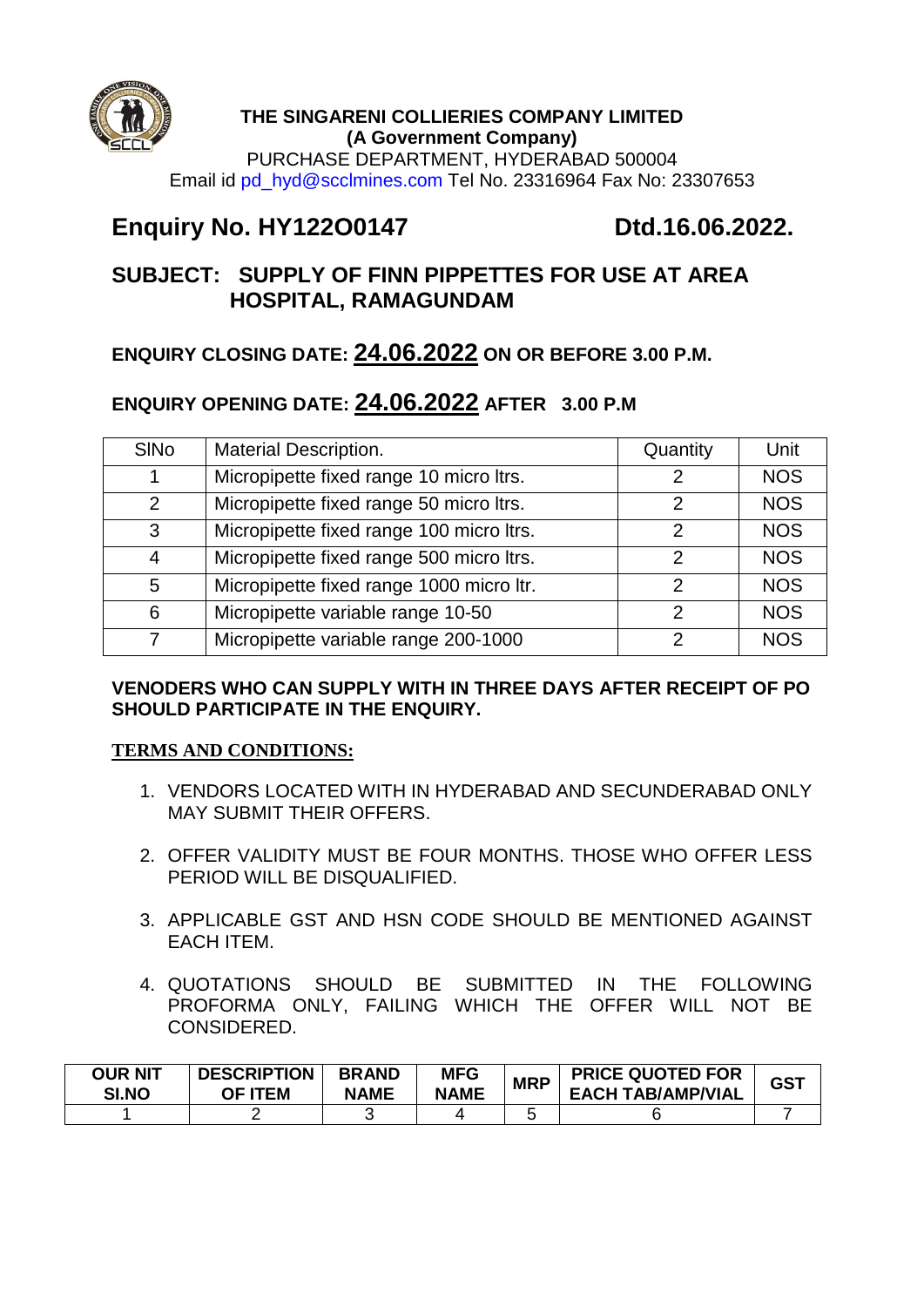- 5. FEW FIRMS ARE NOT SUPPLYING ITEMS/MATERIALS AS PER ORDER TERMS AND CONDITIONS.THEIR OFFERS WILL NOT BE CONSIDERED.
- 6. **Offers are invited from vendors located in Hyderabad/Secunderabad vendors only will be considered.**
- 7. **OFFER VALIDITY:** Bidder shall keep the offer valid for a period of 4 months from the date of opening of the tenders. The offer with less validity period than stipulated is liable for rejection.
- 8. **GST (GOODS AND SERVICE TAX) registration certificate to be submitted along with material HSN/SAC CODE. The applicability of GST & other taxes, if any, in % shall be clearly mentioned an extra.**
- 9. **The bidders offered without any GST & other taxes, their landed cost will be arrived by taking maximum GST% quoted by other bidders.**
- 10.**The bidders offered without any Transportation Charges but mention Ex-Works or Hyderabad office, their landed cost will be arrived by taking maximum Transportation charges quoted by other bidders**

### **A) GENERAL TERMS AND CONDITIONS**

- a. Validity, delivery period, GST, Warranty / Guarantee to be mentioned.
- b. Tenders received after stipulated time and date will not be considered For whatsoever reasons thereof.
- c. Quotation must be on a paper identifying the firm with telephone number etc. They should be clear and free from corrections and erasing.
- d. Rate quoted by you should be valid for 120 days from the date of opening of tenders and no revision of rates will be permitted during the above period.
- e. Rate should be quoted as per the sizes / units / makes / brands asked for otherwise such offers will not be considered.
- f. The quantity shown in the enquiry is not firm and fixed. It may be increased /decreased.
- g. The material is to be supplied as per the tender enquiry and should be delivered at OC stores, Manuguru and no transportation charges will be paid separately unless it is mentioned in the offer clearly. Mention whether the offer is Ex-showroom, Ex-work or delivery at our office, Hyderabad.
- h. Samples of the items should be submitted in case, they are asked for in the enquiry
- i. Those who are having ready stocks, capable of supply of material as per the enquiry within the stipulated time only need to forward their offer.
- j. M/s SCCL deserves the right to reject any/all the tender (s) or accept any offer or part thereof without giving any reasons. Its decision in this matter will be final and binding on all the tender/(s).
- k. Sealed tenders can be dropped in the tender box in the Company Purchase Office at Hyderabad or can be sent by post / courier before the due date and time. Fax quotations are not accepted
- l. M/s SCCL will not, in any way, be responsible for any postal delay.
- m. Separate cover may be used for each quotation. Quotations of different enquiries put in single cover will not be considered.
- n. Payment will be made within 30 days after receipt of material at OC stores, Manuguru & Certification from In charge OC stores, MNG.